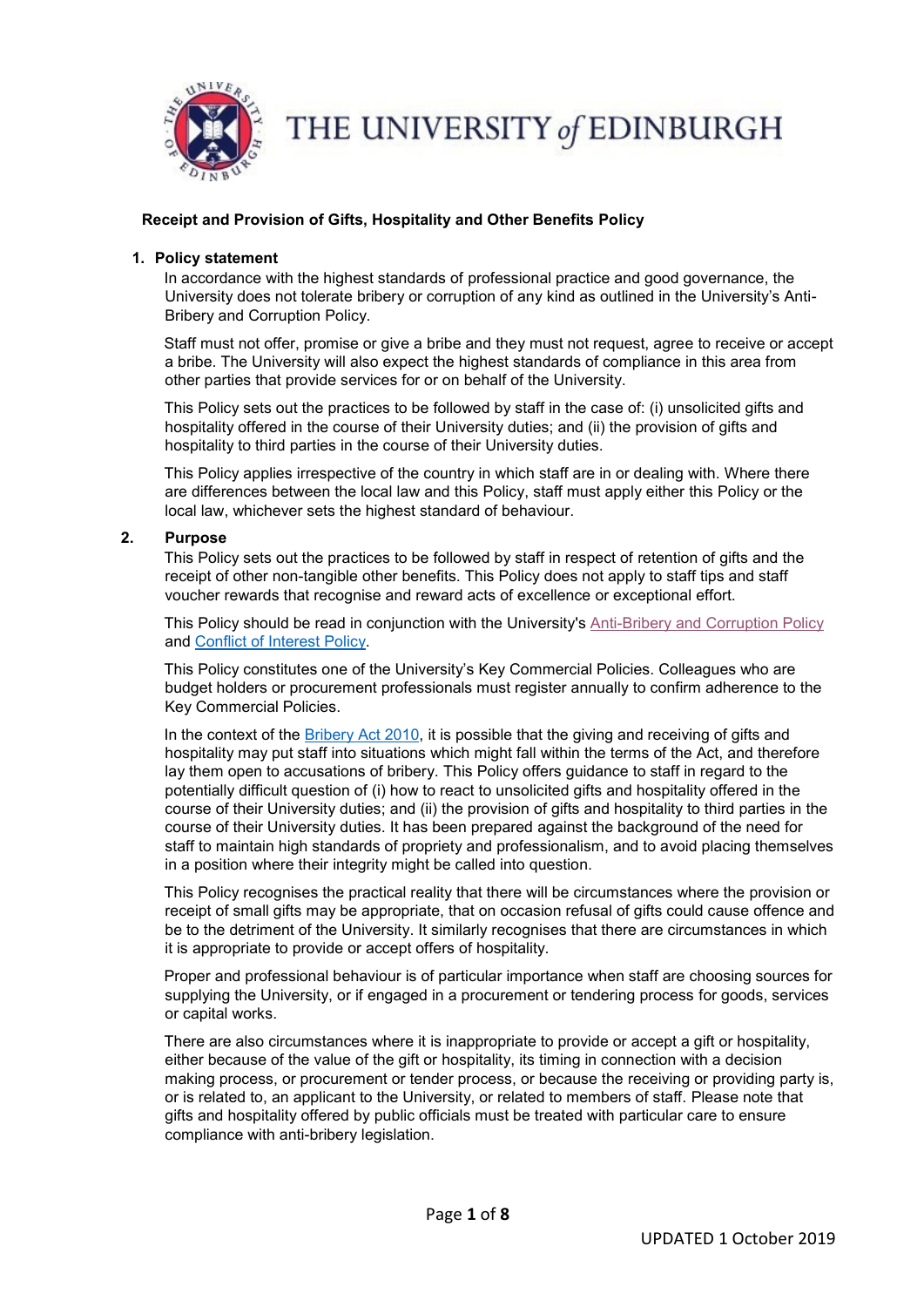# **3. Receipt of gifts**

# 3.1 **Gifts from visitors to the University**

Gifts of a personal nature should not normally be accepted; see also the guidance in paragraph [6]. All gifts offered to or accepted by staff should be recorded in accordance with paragraph [7] where the value exceeds £50. Any series of gifts or hospitality accepted by or offered to the same staff member and the cumulative total value exceeds (or is estimated to exceed) £100 in any rolling 12-month period should also be recorded in accordance with paragraph [7].

Gifts of a value up to £50 and branded or promotional gifts from visitors from other universities or organisations can normally be accepted without question. Frequently these are mementoes of the visitor's own institution/organisation. According to the nature of the visit and of the gift, it will be a matter of discretion by the Head of School/Professional Services unit whether any gift offered and accepted up to the value of £500 is retained by the individual to whom it was given, or retained by the School/ Professional Services unit: the latter might be more appropriate in cases where the gift can be put on display.

Gifts of value over £500 are occasionally offered by visitors (especially by visiting dignitaries) and it would normally be inappropriate to decline them. However, they must not be retained by the recipient for personal use and are always regarded as University property. The appropriate location for their retention/storage/display will depend on the nature of the gift. The appropriate University officer(s) must be consulted according to the nature of the gift and its value (for example, the University Librarian, the Director of University Collections, the University Secretary, etc.). Gifts of significant value must not be retained at School/ Professional Services unit level without such consultation.

# 3.2 **Gifts from others**

This section applies to gifts from others including visitors with no formal or contractual relationship with the University but who may be seeking such a relationship.

It is essential that members of staff do not put themselves in a position where they might be regarded as receiving any benefit in kind or gift as an inducement or reward for taking any action (or specifically not taking action) or for showing favour**. In any case of doubt, staff must consult their Head of School/ Professional Services unit or line manager as appropriate.** 

Gifts from individuals or bodies with, or wishing to have, a formal relationship with the University (for example, applicants and students or their immediate relatives; suppliers; contractors; etc.) must not be accepted.

Not accepting gifts is particularly important when staff are choosing sources for supplying the University, or if engaged in a procurement or tendering process for goods, services or capital works in which the individual or body may have an interest. This is also important where the person, or a connected person, is applying for a place at the University. In such circumstances the Conflict of Interest Policy must be followed. **Connected persons** would include individuals who are family members and other bodies **in** which you or your family members have certain interests.

In the rare situation where refusal of a gift would give rise to offence detrimental to the University, the gift must immediately be declared to, and surrendered to, the relevant Head of School/ Professional Services unit. The Head must then consult with the appropriate University Officer regarding retention or disposal of the gift.

# **4. Receipt of hospitality**

University staff must avoid accepting gifts of hospitality that could be construed as offering an undue influence to a potential or current bidder, supplier, outside contractor, private or public organisation or other third party over the staff member's professional judgement or decisions made in the course of their work.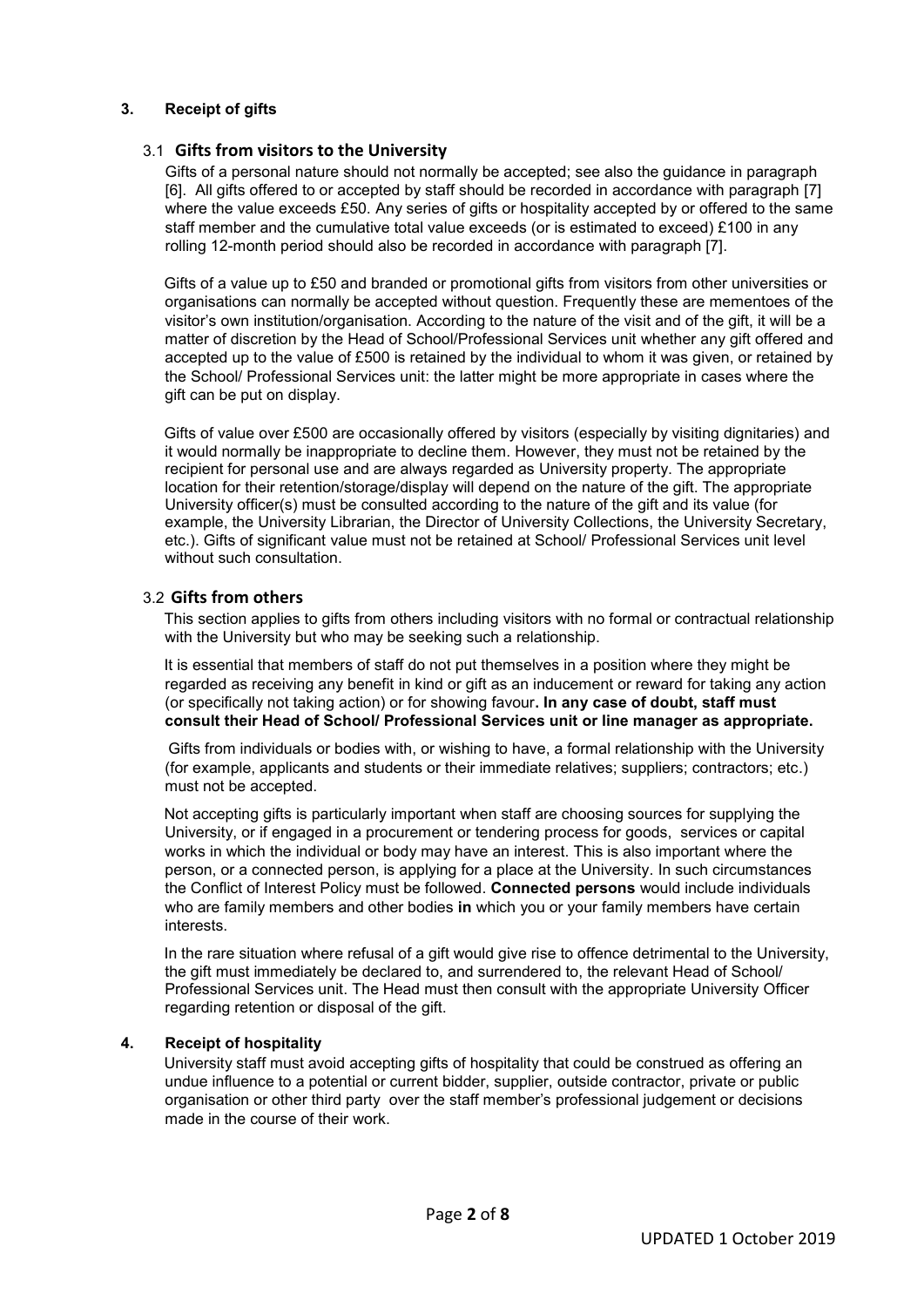Hospitality could include meals, alcohol, admittance to ticketed events, travel packages, etc. This policy applies when such hospitality services extended to a University staff member or their immediate family at no cost or at preferential rates by an interested potential bidder, external individual, contractor or another party or agent, whether or not the offer was extended in that staff member's official capacity. This also includes add-ons that might be attached to a trip for official University business, such as lavish meals or entertainment events or heavily discounted hotel or travel rates while at a professional conference or on a student recruiting or commercial fundraising or research trip.

In the course of attending events hosted by outside organisations, University staff members must be alert as to the propriety of any supplementary offer of hospitality and whether it could be seen by the Press, or a competitor as offering influence or advantage to an outside party (see University's Anti-Bribery and Corruption Policy and Conflict of Interest Policy).

However, hospitality normally offered as part of a professional activity, for example, as part of conference attendance or as an external examiner is not considered to be as untoward if it is a well-established non-preferential practices, which would not be likely to be construed as an attempt to gain influence with the University.

**In any case of doubt, staff must consult their Head of School// Professional Services unit or line manager as appropriate.** All offers of hospitality offered or accepted by University staff must be reported to the line manager, and a record kept by the **School// Professional Services unit in accordance with paragraph [7]**.

# **5. Receipt of other benefits**

Other benefits may be offered to University staff by third parties, and staff must be alert to the need for caution should such circumstances arise. Examples might include sponsorship or funding, and the offer (by a supplier or agent) of a discount for the purchase of an item for personal use not generally available to University staff. These kind of benefits should not normally be accepted, and staff must inform the Head of School// Professional Services unit or line manager.

Gifts of money or of a monetary nature such as vouchers are prohibited with no de minimis.

### **6. Authorising the receipt of gifts and hospitality**

Gifts and hospitality that are in accordance with this Policy are authorised for acceptance as follows:

- a) any gifts and/or hospitality offered up to £50 can be self-certified; or
- b) any gifts and/or hospitality offered above £50 must be approved for acceptance by the relevant Head of School or Professional Services unit (and recorded in accordance with paragraph [7]).

# **7. Recording receipt of gifts and hospitality**

A formal record must be kept in a Gifts and Hospitality Register in the School or Professional Services unit of gifts and hospitality accepted by or offered to staff where:

a) any single gift or act of hospitality is offered to a staff member with a value exceeding (or estimated to exceed) £50; or

b) any series of gifts or hospitality not otherwise recorded is accepted by or offered to the same staff member and the cumulative total value exceeds (or is estimated to exceed) £100 in any rolling 12-month period.

A record of all required details must be submitted in advance of acceptance, and, in exceptional circumstances if not within 14 days of the provision concerned, in accordance with Appendix 1. Such records must be maintained by the relevant School or Professional Services unit in a complete, up-to-date, and accurate manner. On request by an interested party, the information may be published at the discretion of the University, requested for review by Internal Audit, or made available under the provisions of the Freedom of Information (Scotland) Act.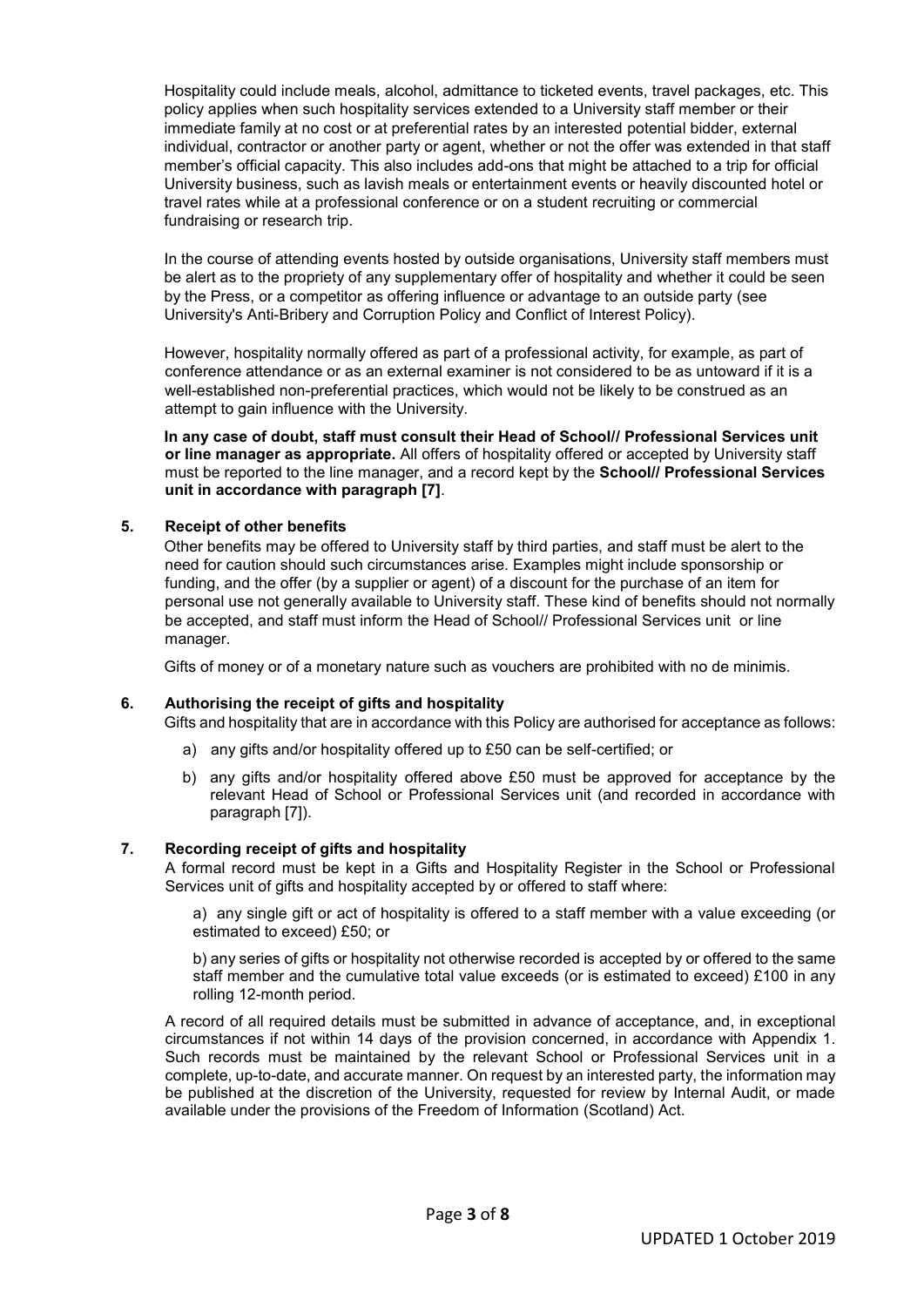# **Provision of gifts and hospitality**

### **8. Providing gifts and hospitality**

All University staff must be mindful that the value of all gifts and hospitality offered by the University to others are sourced from public and charitable funding. Such funding must be used for legitimate purposes and demonstrate value for money. This includes (but is not limited to) gifts of Universitybranded items.

Accordingly, gifts and hospitality must only be provided when:

- a) the offer is consistent with the purpose of the University;
- b) the purpose is not to influence the recipient or another party improperly;
- c) it is appropriate and its value reasonable and proportionate to the circumstances; and
- d) the provision is fully compliant with all relevant University policies and relevant legislation.

The offer or provision of gifts and hospitality by any member of University staff or associated persons must only occur when the purpose is clearly to:

- a) promote the values and reputation of the University for academic, professional or charitable purposes; or
- b) aid the establishment and maintenance of academic, collaborative, professional or business relationships with partners and supporters of the University, which does not exclude competitive fair treatment of all parties; or
- c) provide a small token of thanks to University staff, associates or supporters for their contribution to the work of the University.

In every case, gifts and hospitality must not be offered when any of the following criteria apply:

- a) the purpose aims to influence individual recipients or bodies improperly, or solely to provide personal entertainment;
- b) the gift or hospitality offered is inappropriate and the value is excessive, unreasonable and not proportionate to the circumstances; and
- c) the provision is not clearly in accord with all applicable University policies, legislation and, to the extent it can be reasonably determined, the rules and policies of the recipient organisation or its legal environment (if overseas).

#### **9. Circumstances where the provision of gifts or hospitality is not permitted**

It is never permitted to offer or provide any gifts or hospitality:

- a) of money or of a monetary nature;
- b) to induce an individual or organisation improperly to provide particular services or preferential treatment;
- c) in expectation of or reward for an individual or body for not performing their work in a proper or for doing so in an impartial manner;
- d) to any individual or organization responsible for a formal application, finance decision, sourcing or tendering or in a procurement process or closely prior to or during that process, and/or
- e) to gain influence with a foreign public official.

#### **10. Authorising the provision of gifts and hospitality**

Gifts and hospitality that are in accordance with this Policy are authorised for offer and provision as follows:

- a) any gifts and/or hospitality being provided up to £50 can be self-certified if the budgetary authority is available or has been provided; or
- b) any gifts and/or hospitality above £50 must be approved by the relevant Head of School or Professional Services unit;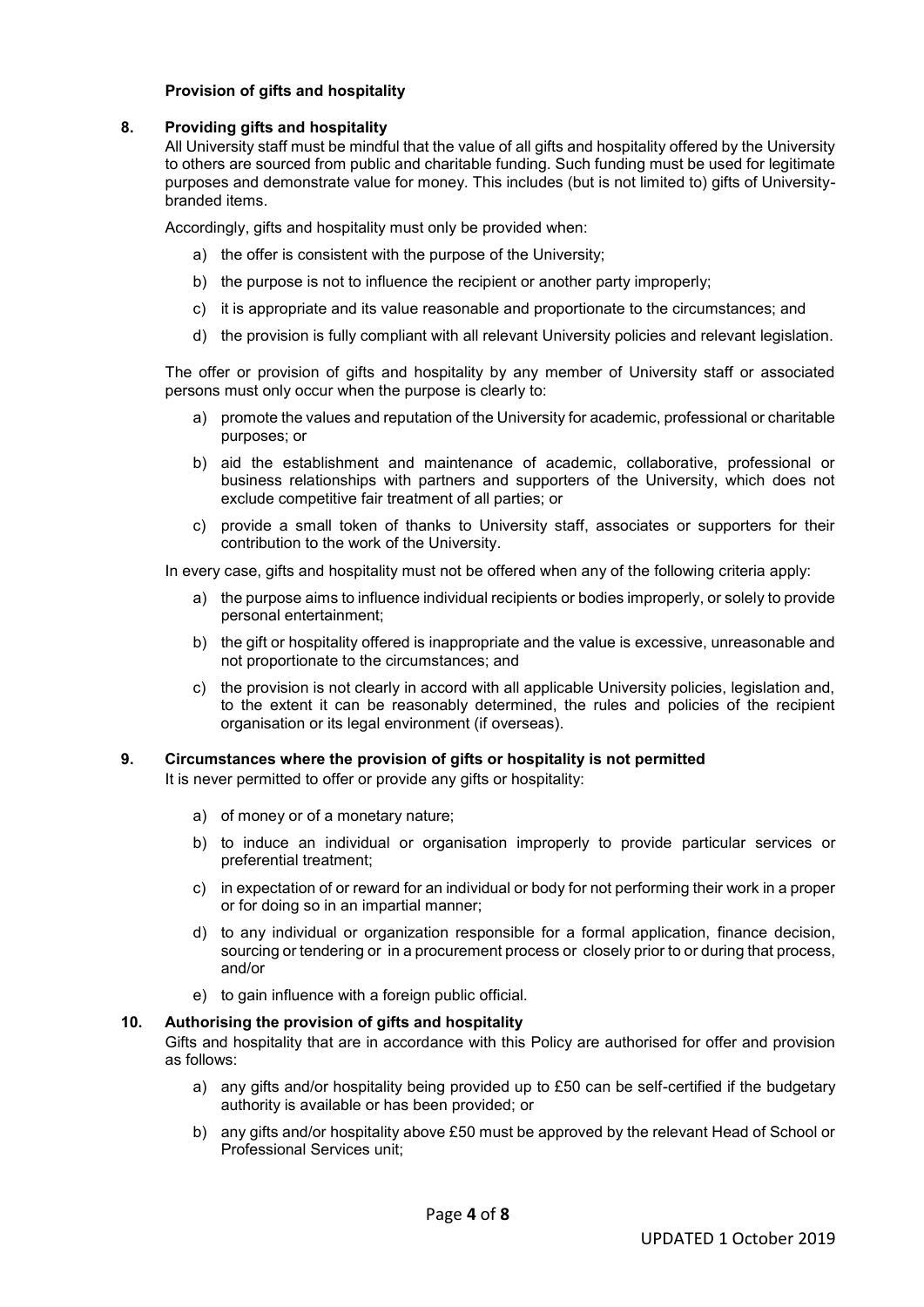NB. Gifts and hospitality offered to public officials must be treated with particular care to ensure compliance with anti-bribery legislation.

# **11. Recording provision of gifts and hospitality**

A formal record must be kept in a Gifts and Hospitality Register in the School or Professional Services unit of gifts and hospitality offered and/or provided where:

- a) any single gift or act of hospitality is offered to an individual, group or organisation (whether as private individuals or in an official capacity) with a value exceeding (or estimated to exceed) £50; or
- b) any series of gifts or hospitality not otherwise recorded is offered to the same individual, group or organisation and the cumulative total value exceeds (or is estimated to exceed) £100 in any rolling 12-month period.

A record of all required details must be submitted in advance of acceptance, and, in exceptional circumstances if not within 14 days of the provision concerned, in accordance with Appendix 2. Such records must be maintained by the relevant School or Professional Services unit in a complete, up-to-date, and accurate manner. On request by an interested party, the information may be published at the discretion of the University, requested for review by Internal Audit, or made available under the provisions of the Freedom of Information (Scotland) Act.

### **12. Support**

Please contact [Finance.helpline@ed.ac.uk](mailto:Finance.helpline@ed.ac.uk) or 0131 651 5151 (option 1) for further information.

Please contact **Finance.helpline@ed.ac.uk** if you require this Policy in an alternative format.

#### **13. Equality and diversity**

The Equality Impact Assessment has been completed and there are no equality and diversity impacts of this Policy.

#### **14. Useful Links**

[Finance Policies and procedures](https://www.edweb.ed.ac.uk/finance/for-staff/financial-regulations-policies-and-procedures/policies-and-procedures)

Financial Regulations

Anti-Bribery and Corruption Policy

Fraud and Misappropriation Policy

Code of Practice on Reporting Malpractice and Raising Concerns under the Public Interest Disclosure Legislation ('Whistleblowing')

Conflict of Interest Policy

The Procurement Code of Conduct

Policy on Disclosure of Intimate Relationships

Disciplinary Policy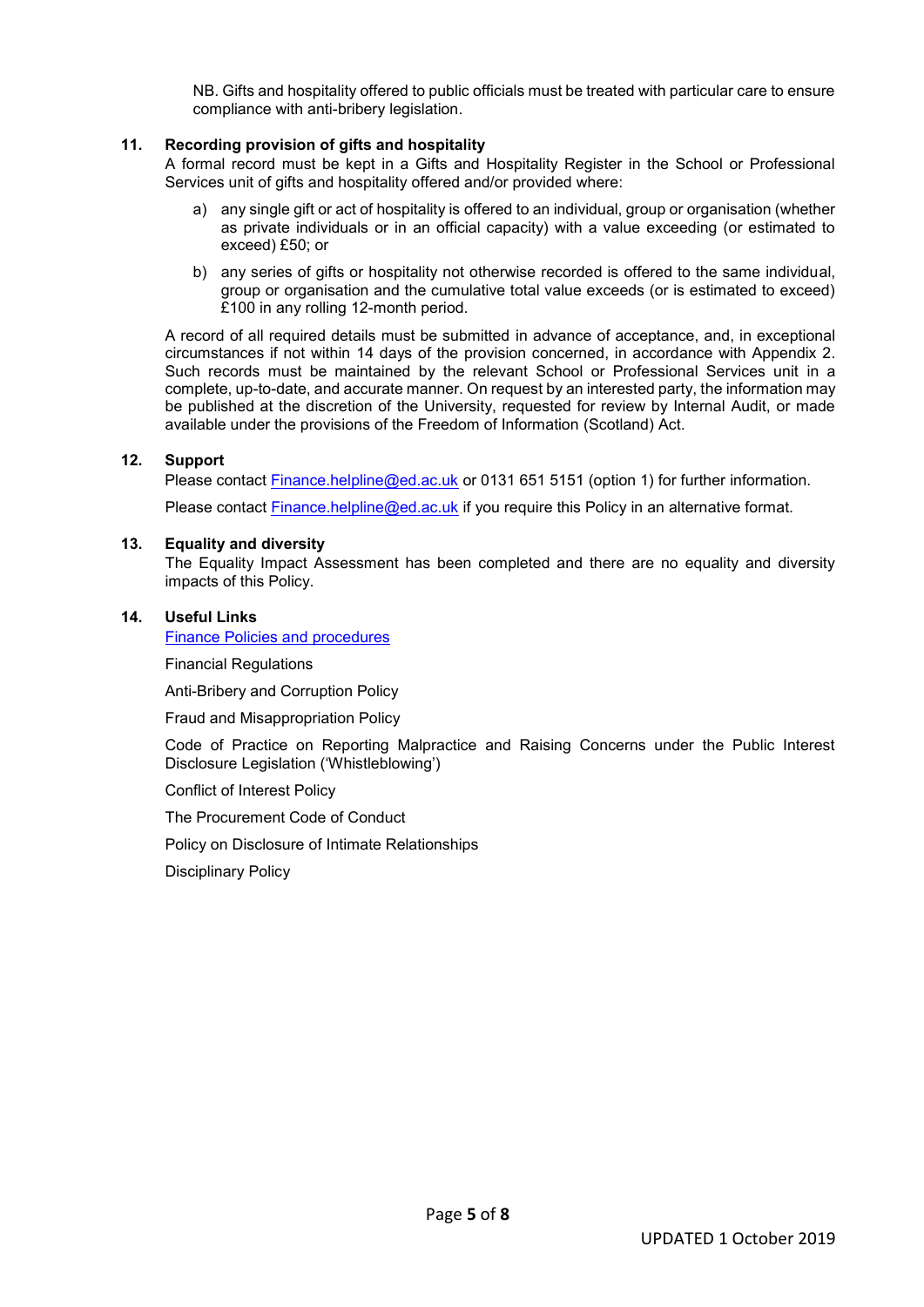# **15. Approval and review**

The University's Risk Management Committee will monitor the effectiveness of this policy on an annual basis. Any potential improvements identified by the Committee will be actioned by production of an updated policy as appropriate and subsequent training where necessary. Internal control systems and procedures will be subject to regular audits to provide assurance that they are effective in countering bribery and corruption.

| Date policy approved           | tbc (plan 29 August 2019)                   |  |
|--------------------------------|---------------------------------------------|--|
| Final approval by              | <b>University Executive</b>                 |  |
|                                | (& CJCNC)                                   |  |
| Consultations held             | Heads of HR; HR Policy Development Group;   |  |
|                                | Project Bearing Steering Group; Finance     |  |
|                                | Executive; Internal Audit                   |  |
| Date of commencement of policy | tbc (plan 1 October 2019)                   |  |
| Date for review of policy      | tbc (plan 1 October 2021)                   |  |
| Policy owner                   | <b>Director of Finance</b>                  |  |
| Policy review by               | <b>Senior Financial Controls Accountant</b> |  |

Version control

| Version | Amendment made   | Approval date      | Approved by          |
|---------|------------------|--------------------|----------------------|
| 1.0     | First version    | June 2009          |                      |
| 1.1     | Minor updates in | June 2017          |                      |
|         | terminology      |                    |                      |
| 2.0     | Review & update  | tbc (October 2019) | University Executive |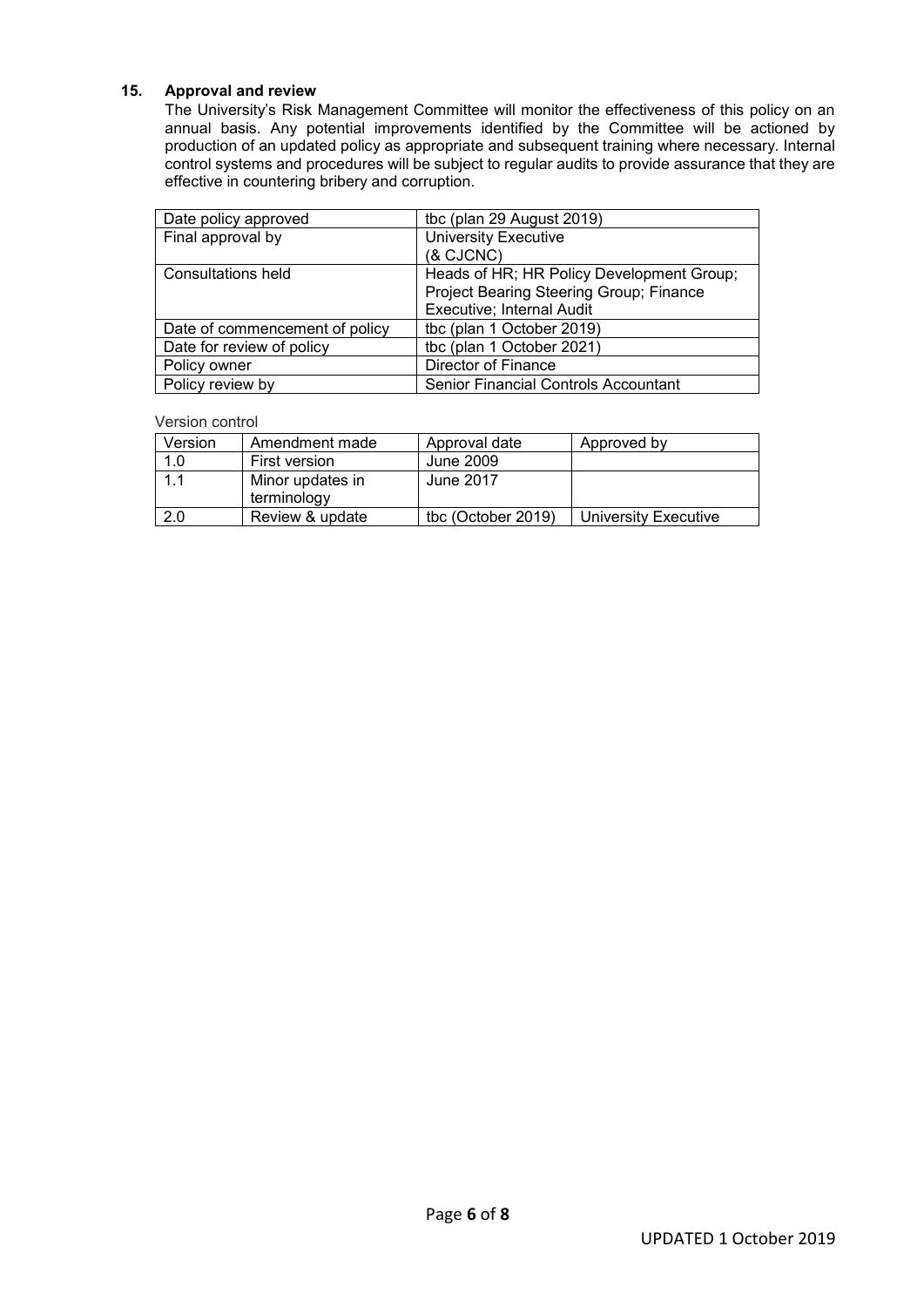# **Appendix 1 Register: recording receipt of gifts and hospitality**

Paragraph [7] states that a formal record must be kept in a Gifts and Hospitality Register in the School or Professional Services unit of gifts and hospitality accepted by or offered to University staff.

The Register must include, as a minimum, the following details:

- a) description of gift, hospitality or other benefit accepted or offered;
- b) the reason(s) for the gift, hospitality or other benefit accepted or offered;
- c) name of the person and organisation offering the gift, hospitality or other benefit;
- d) name of University staff member who is offered the gift, hospitality or other benefit;
- e) date of offer
- f) estimated value of gift, hospitality or other benefit;
- g) gift, hospitality or other benefit accepted (Y/N);
- h) gift, hospitality or other benefit retained by the individual (Y/N);
- i) location of gift
- j) approval by
- k) date of approval